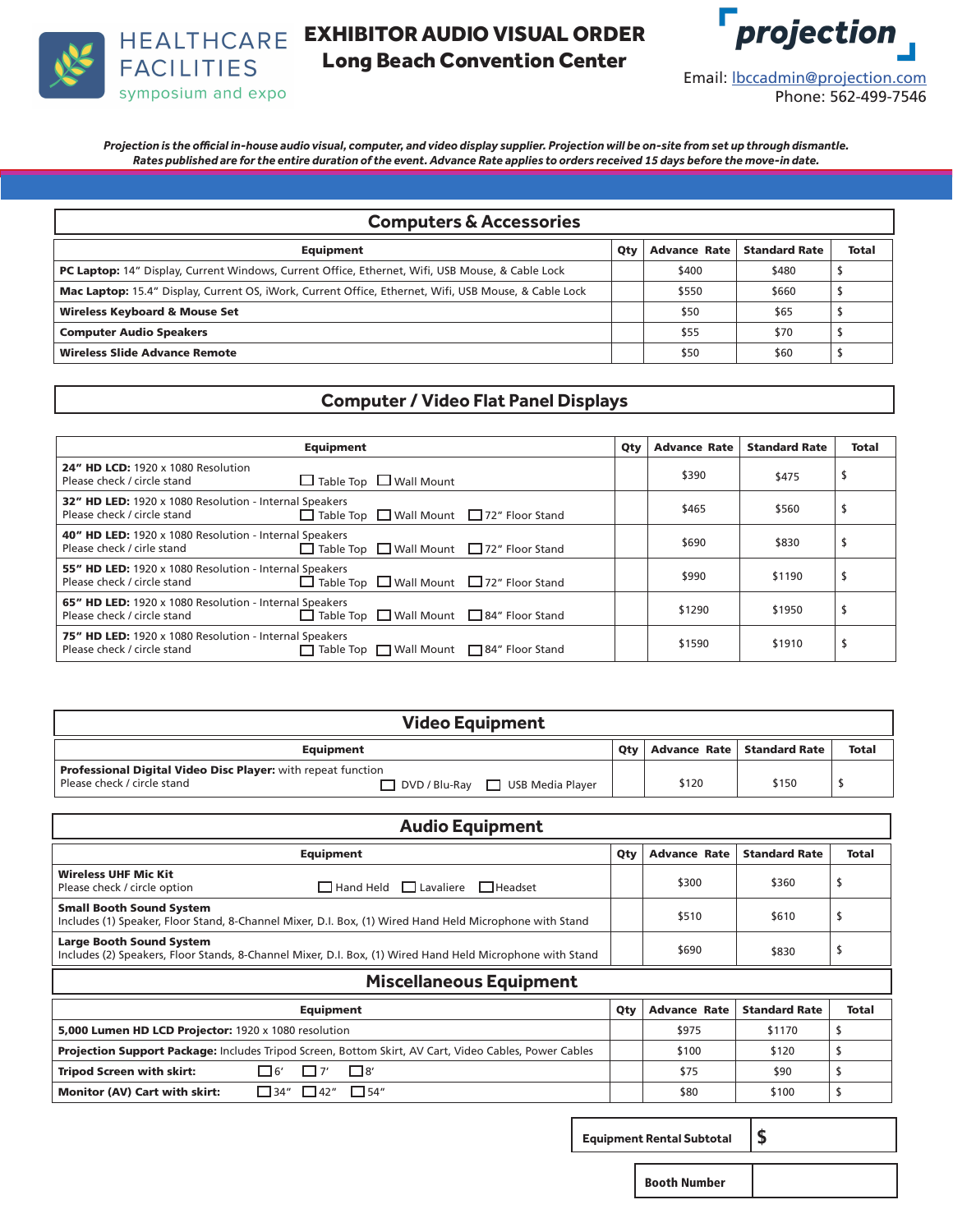# EXHIBITOR AUDIO VISUAL ORDER Long Beach Convention Center



*Projection is the official in-house audio visual, computer, and video display supplier. Projection will be on-site from set up through dismantle. Rates published are for the entire duration of the event. Advance Rate applies to orders received 15 days before the move-in date.*

|                                                                                                                                                                                                                                                                                  | Totals                                                                                                                                                                                                   |  |
|----------------------------------------------------------------------------------------------------------------------------------------------------------------------------------------------------------------------------------------------------------------------------------|----------------------------------------------------------------------------------------------------------------------------------------------------------------------------------------------------------|--|
| 1) Equipment Rental Sub Total: from page 1                                                                                                                                                                                                                                       |                                                                                                                                                                                                          |  |
| 2) California State Sales Tax: 10.25%                                                                                                                                                                                                                                            |                                                                                                                                                                                                          |  |
| 3) Equipment Set / Strike Labor:<br>OCCURS MON-FRI 9AM-4PM<br>OCCURS MON-FRI Starting Before 9AM / After 4PM<br>OCCURS ALL HOURS - SAT. SUN. HOLIDAY. ON-SITE<br>** Equipment Set / Strike Labor includes Preparation, Delivery, Set-Up, On-Site Assistance, Strike, and Return. | 30% of Equipment Total or \$180 flat fee - whichever is greater.<br>40% of Equipment Total or \$270 flat fee - whichever is greater.<br>40% of Equipment Total or \$270 flat fee - whichever is greater. |  |
| 4) Order Total:                                                                                                                                                                                                                                                                  |                                                                                                                                                                                                          |  |

#### **Order Instructions**

#### **Customer / Exhibitor Information**

| <b>Company Name:</b>                            | <b>Ordered By:</b>                 |  |  |
|-------------------------------------------------|------------------------------------|--|--|
| <b>Show / Event Name:</b>                       | <b>Phone:</b>                      |  |  |
| <b>Delivery Date:</b>                           | Email:                             |  |  |
| Delivery Time:  □ 9AM-12PM<br>$\square$ 1PM-4PM | <b>On-Site Contact Name:</b>       |  |  |
|                                                 | <b>On-Site Contact Cell Phone:</b> |  |  |

*A representative of your company MUST BE PRESENT at the time of delivery for set up instructions and delivery verification. Please note that equipment will not be left / set up in an unattended booth.*

| <b>Payment Information</b>   |             |                               |                       |                         |  |  |
|------------------------------|-------------|-------------------------------|-----------------------|-------------------------|--|--|
|                              |             |                               |                       |                         |  |  |
| <b>Company Name:</b>         |             |                               |                       | <b>Billing Address:</b> |  |  |
| Name on Credit Card:         |             | City:                         | State:                | ZIP:                    |  |  |
| <b>Card Type:</b>            | $\Box$ VISA | <b>D</b> MASTERCARD           | <b>AMEX</b><br>$\Box$ | <b>Card Number:</b>     |  |  |
| <b>Authorized Signature:</b> |             | <b>Card Expiration: MM/YY</b> |                       | <b>Security Code:</b>   |  |  |

#### **Remit Payment To**

Projection Long Beach Convention Center 300 Ocean Blvd. Long Beach, CA 90802 Phone: 562-499-7546 www.projection.com

Complete this form and return for order confirmation By Email: lbccadmin@projection.com